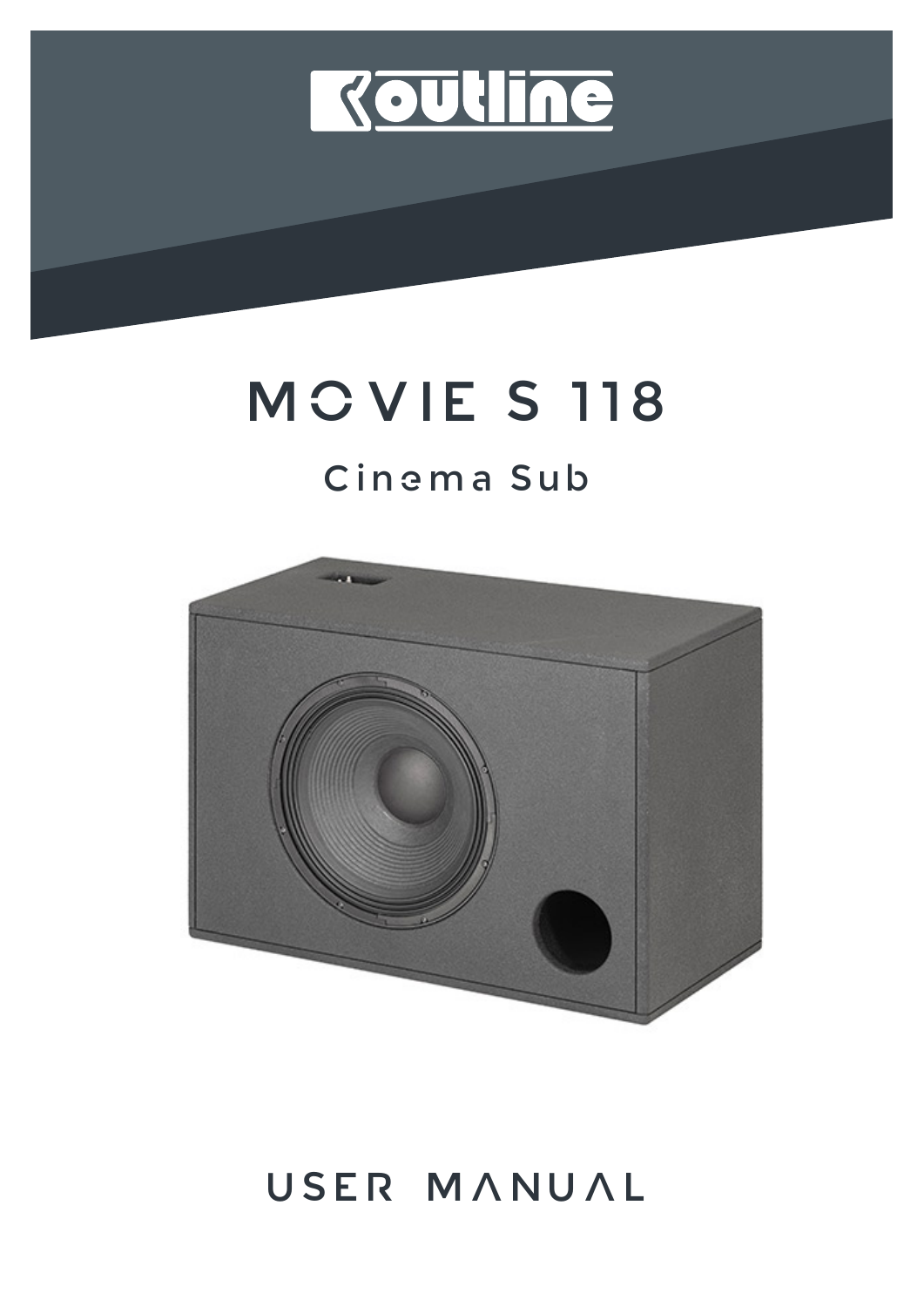

#### SAFETY REGULATIONS

Please read this manual carefully and in its entirety. It contains important information regarding safety issues, including guidelines for general safe use of rigging systems as well as advisories on government regulations and liability laws. The suspension of large, heavy objects in public places is subject to numerous laws and regulations at the national/ federal, state/provincial, and local levels. The user must assume the responsibility for making sure that the use of any rigging system and its components in any particular circumstance or venue conform to all applicable laws and regulations in force at the time.

#### GENERAL SAFETY RULES

- Carefully read this manual in all its parts
- Respect the working load limits and maximum configurations of the elements and of any third-party component (such as suspension points, motors, rigging accessories, etc...)
- Do not incorporate any accessory not provided by Outline; all damaged or defective components must be replaced only by equivalent parts approved by Outline
- Ensure personnel health and safety, ensure that no one is standing below the system during the installation, ensure that all personnel involved in the installation are equipped with personal safety devices
- Always double check that the elements are correctly connected before suspending the system.

The rigging elements are easy to use, however the installation shall be carried out only by qualified personnel that are familiar with the rigging techniques, safety recommendations and with the instructions described in this manual.

All mechanical components are subject to wear and tear over prolonged use as well as corrosive agents, impacts or inappropriate use. For this reasons users have the responsibility to adopt and adhere to a schedule of inspections and maintenance. Key components (screws, connecting pins, welded points, rigging bars) must be inspected before every use. Outline strongly recommends to carefully inspect the system components at least once a year, reporting in a written document the date, the name of the inspector, the points checked and any anomalies discovered.

#### DISPOSAL OF WASTE MATERIALS

Your product is designed and manufactured with high quality material and components, which can be recycled and reused. When this crossed-out wheeled bin symbol is attached to a product, it means the product is covered by the European Directive 2002/96/EC and subsequent amendments. This means that the product must NOT be disposed with other waste. It is the user's

responsibility to dispose of their electrical and electronic equipment by handing it over to an approved re-processor. For more information about where you can send your equipment for recycling, please contact your local distributor. The correct disposal of your old product will help prevent potential negative consequences for the environment and human health.

#### CONFORMITY AND WARRANTY

 $\overline{2}$ 

All the Outline electro-acoustic and electronic devices are in accordance with objects stated by CEE/EU directives.

The CE declaration of conformity and the warranty are printed on a document that is shipped with the product.

OUTLINE S.R.L. Via Leonardo da Vinci, 56 25020 Flero (Brescia) Italy Tel.: +39 030.3581341 Fax +39 030.3580431 info@outline.it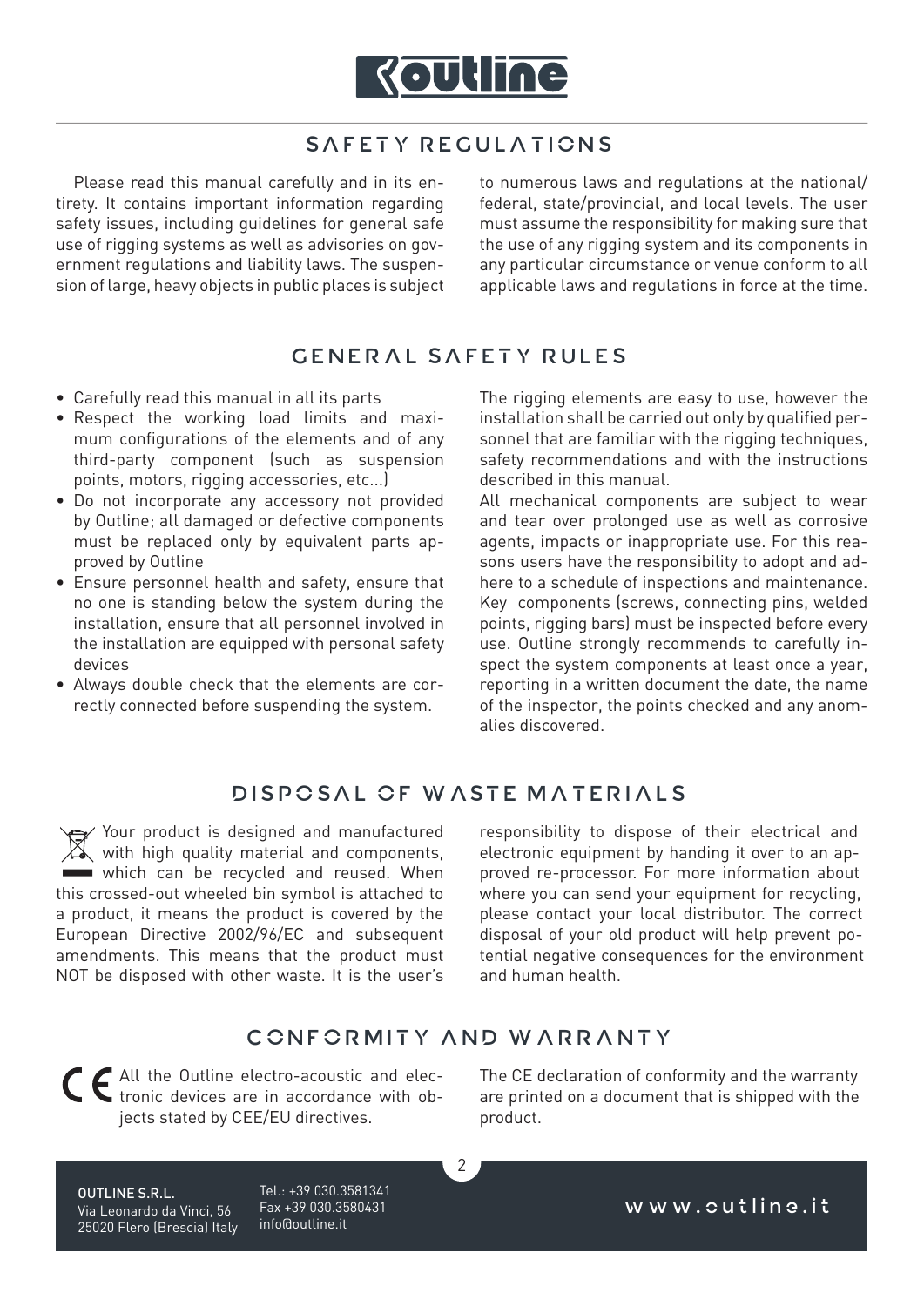

#### AMPLIFIER CONNECTION

Movie S 118 mounts one 18" woofer in a bass-reflex configuration. It finds its best application as the subwoofer section of a small/medium cinema system.

 Movie S 118 has two connectors. In standard applications a single amplifier channel is needed.

The system requires adequate amplification and external processing to protect the components from high input signals and to achieve the best performance.



#### MOUNTING INSTRUCTIONS

3

This system can be stacked on the ground or on any stable support.





Top



OUTLINE S.R.L. Via Leonardo da Vinci, 56 25020 Flero (Brescia) Italy Tel.: +39 030.3581341 Fax +39 030.3580431 info@outline.it

www.outline.it